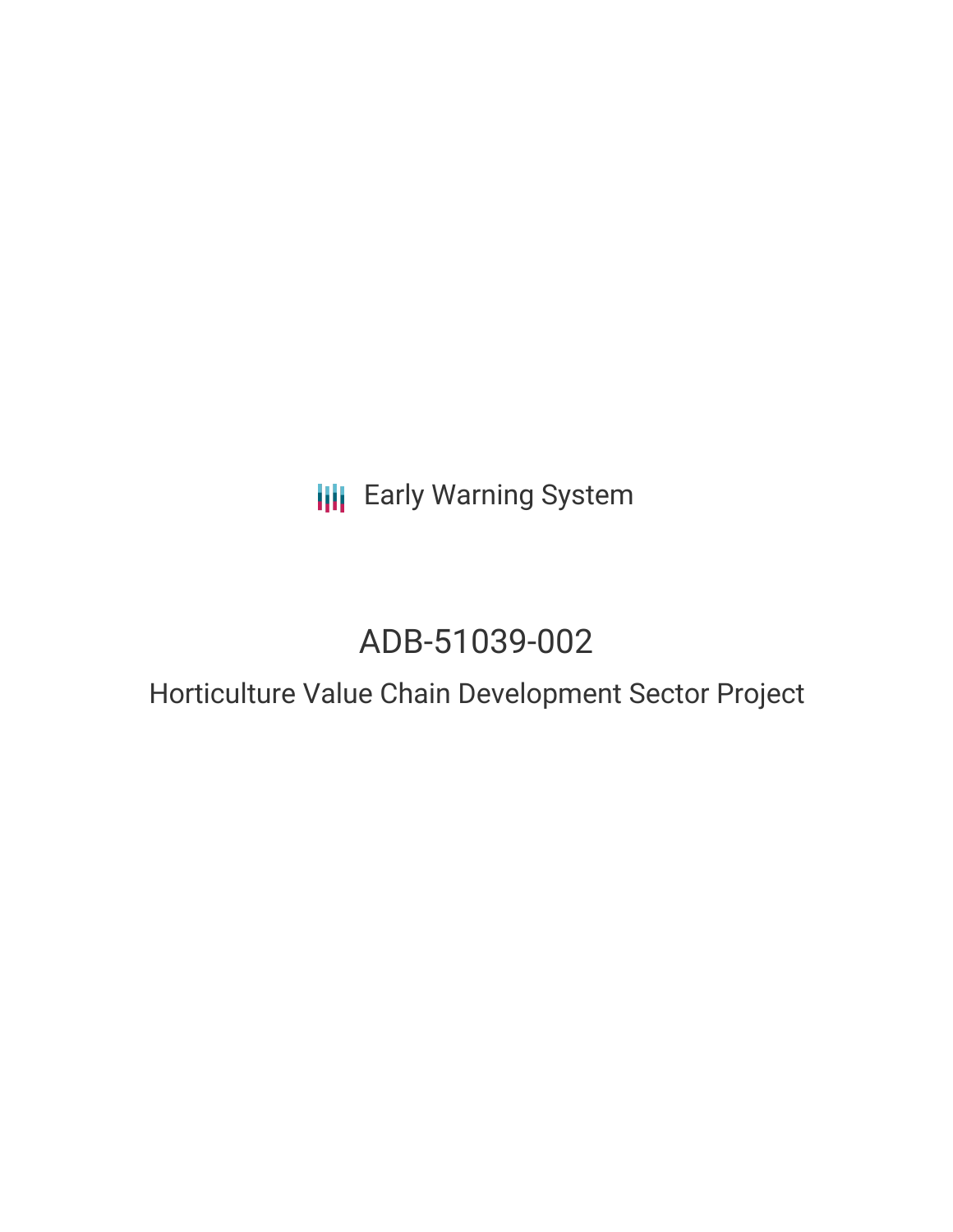

### **Quick Facts**

| <b>Countries</b>              | Afghanistan                  |
|-------------------------------|------------------------------|
| <b>Financial Institutions</b> | Asian Development Bank (ADB) |
| <b>Status</b>                 | Proposed                     |
| <b>Bank Risk Rating</b>       | B                            |
| <b>Investment Type(s)</b>     | Loan                         |
| <b>Loan Amount (USD)</b>      | \$75.00 million              |
| <b>Grant Amount (USD)</b>     | \$75.00 million              |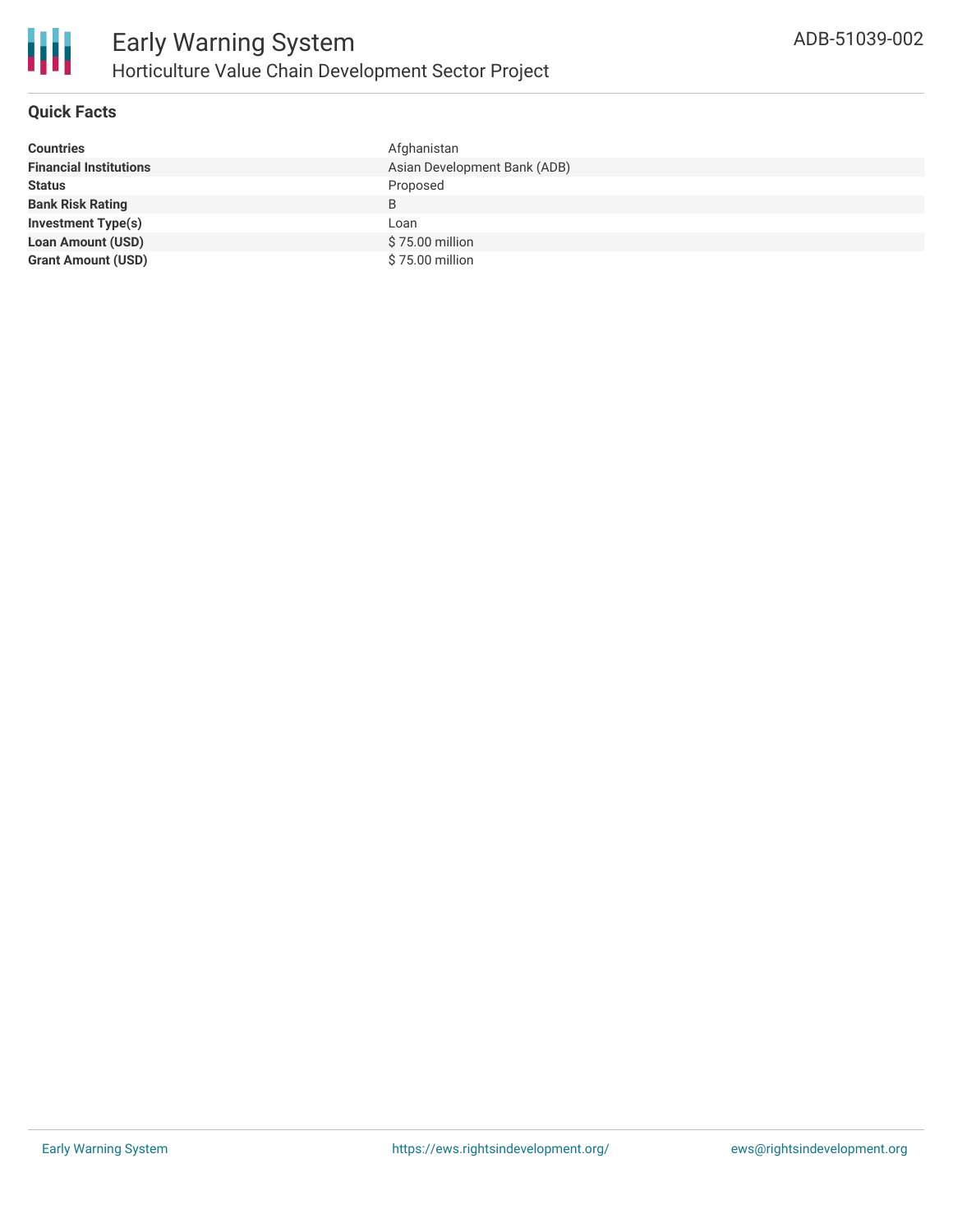

### **Project Description**

The proposed Horticulture Value Chain Development Sector Project (the Project) is designed to help enhance the horticulture value chain in high-value production zones in Afghanistan. The project aims to have two outputs: (i) the improvement of of horticulture value chain infrastructures, and (ii) establishment of national horticulture marketing and branding strategies.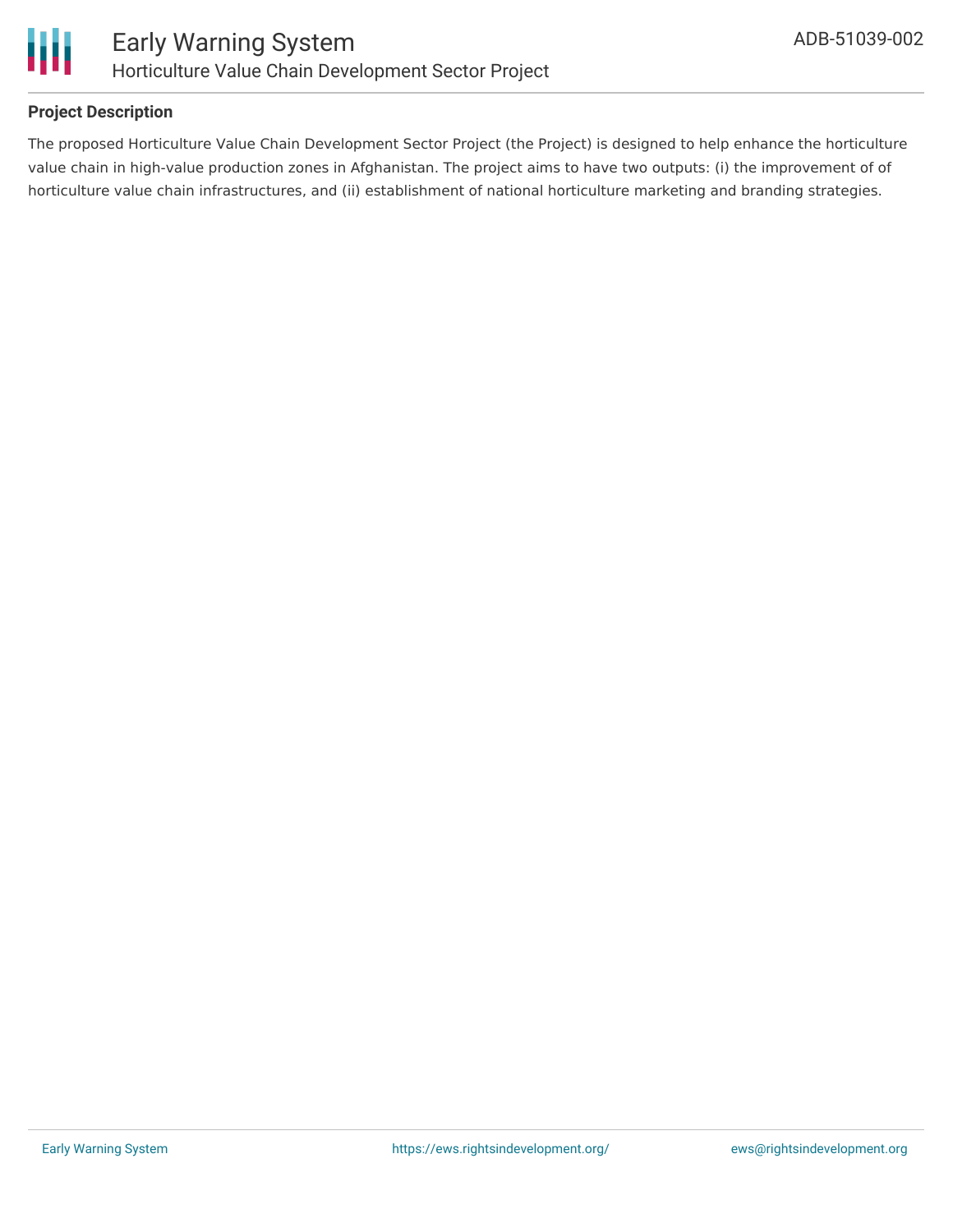

#### **Investment Description**

Asian Development Bank (ADB)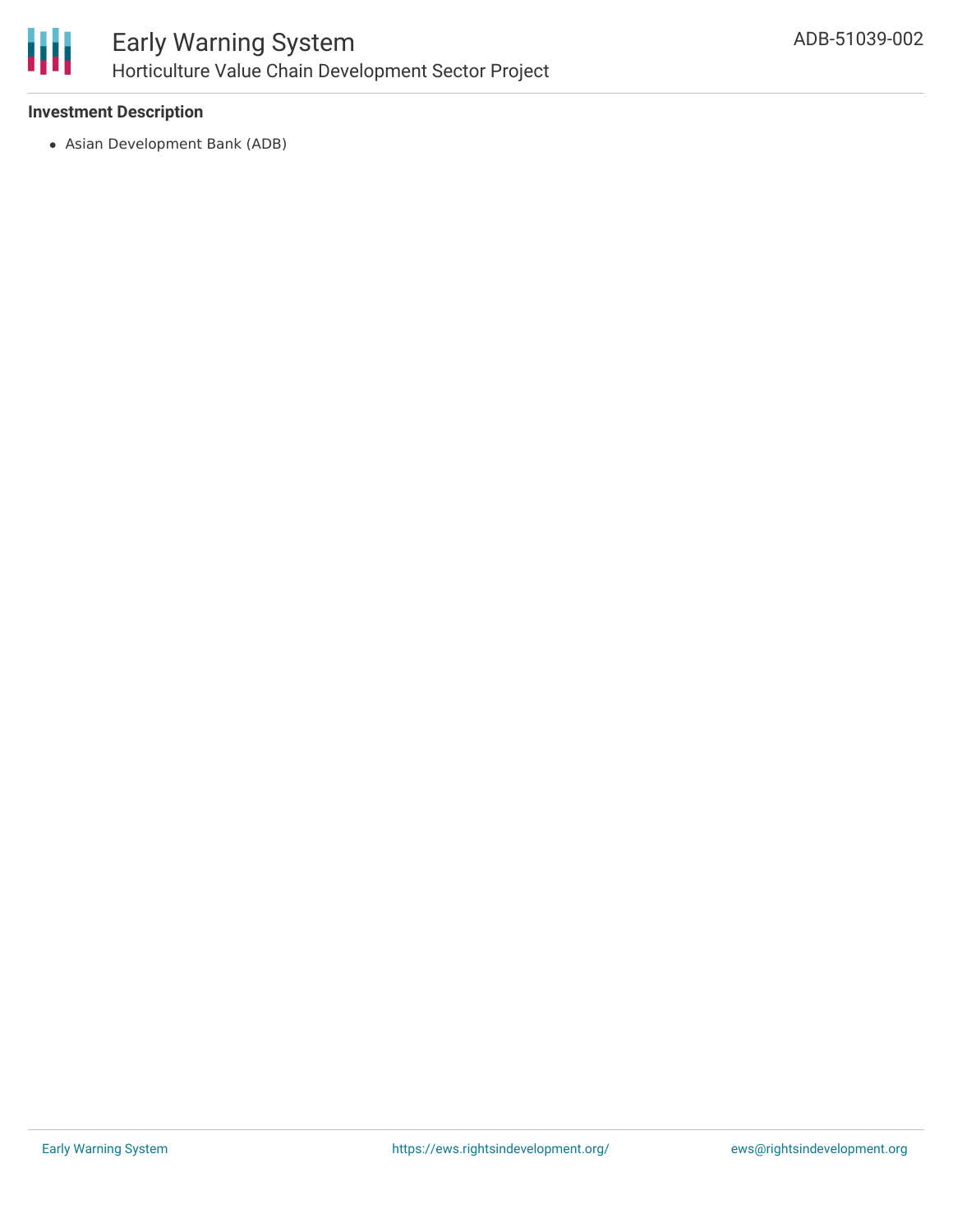

## **Contact Information**

PROJECT CONTACTS

Project Officer Bui, Giap Minh Central and West Asia Department

Executing Agencies Ministry of Agriculture, Irrigation and Livestock Jamal Mina, Karte Sakhi Square, Kabul, Islamic Republic of Afghanistan

Ministry of Finance Pashtunistan Watt, Kabul, Islamic Republic of Afghanistan

#### ACCOUNTABILITY MECHANISM OF ADB

The Accountability Mechanism is an independent complaint mechanism and fact-finding body for people who believe they are likely to be, or have been, adversely affected by an Asian Development Bank-financed project. If you submit a complaint to the Accountability Mechanism, they may investigate to assess whether the Asian Development Bank is following its own policies and procedures for preventing harm to people or the environment. You can learn more about the Accountability Mechanism and how to file a complaint at: http://www.adb.org/site/accountability-mechanism/main